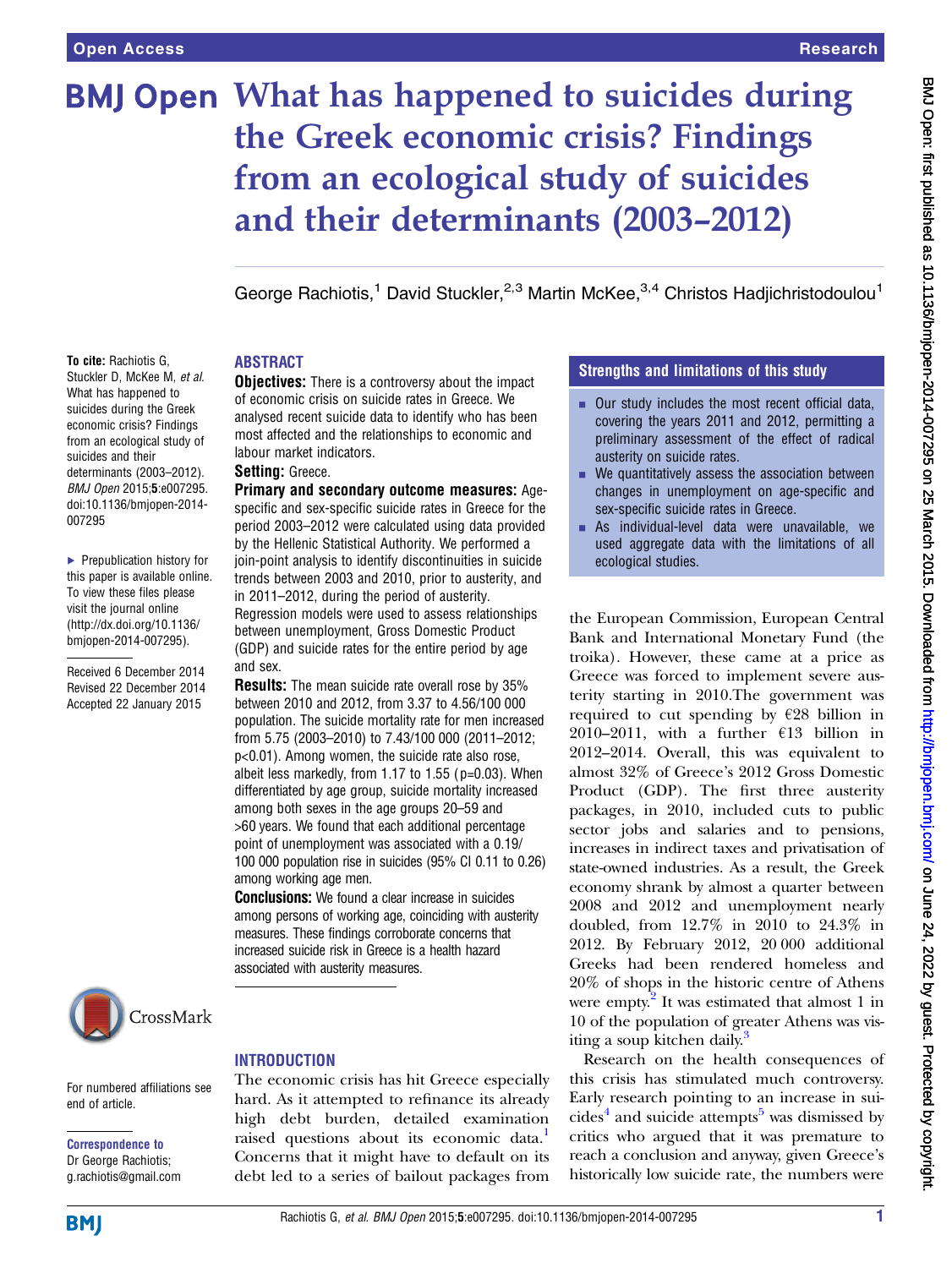too low to reach a definitive conclusion. In addition, other studies have reported a range of adverse health consequences associated with austerity in Greece, including major depression, drastic reductions in spending on mental health and shortages of medicines. $6-9$  $6-9$ 

Research suggesting adverse health consequences from the economic crisis in Greece has been criticised on a variety of grounds.[10 11](#page-5-0) One is the problem of attributing the findings definitively to the crisis, although, throughout this time, leading journalists were cataloguing problems being faced by those living in Greece, with accounts that bore out the story being told by the data.<sup>[12 13](#page-5-0)</sup> Another concern relates to the quality of data. However, a detailed examination of the quality of data on suicide assessed data from all 31 European Economic Area countries using the ratio of codes for suicide and undetermined cause (Tenth Revision International Classification of Disease (ICD) codes X60-X84 and Y10-Y34, respectively), concluding that Greece was 1 of only 12 countries to meet the quality benchmark.[14](#page-5-0) The process of death registration in Greece is similar to that in other European countries. A certificate of the fact and cause of death must be issued by a doctor. The death must then be registered, using the deceased's identification papers and the medical death certificate, at the local Civil Registration Office (Ληξιαρχείο) within 3 days, when a civil registry death certificate is issued following review by the local Examining Magistrate. Where there are no unusual circumstances, the family is given permission for burial. However, if the Examining Magistrate is not satisfied, an autopsy may be required, along with further investigations and interviews with witnesses.

A recent extensive review of the deteriorating health situation in Greece argued that the dismissal of the available research met the criteria for denialism.[15](#page-5-0)

The controversy about suicides has arguably been surprising, given the large body of evidence, both from previous economic crises and from other countries during the current crisis, suggesting that an increase would be expected in a country facing problems on the scale of those in Greece. Yet it is possible that Greece is in some way different. Unfortunately, there is a considerable time lag in obtaining mortality data and the most up-to-date published analysis only includes official data for 2010 and unofficial estimates for  $2011<sup>8</sup>$  $2011<sup>8</sup>$  $2011<sup>8</sup>$  although the first austerity package was implemented in the final months of 2010. However, preliminary reports suggest that there has been an increase in absolute numbers of suicides and suicide rates in Greece during the economic crisis. $15$  In this study, we analyse more recent data, examining who has been most affected and the association with economic and labour market indicators.

#### METHODS

We calculated the age-specific suicide rate, defined as suicide or self-inflicted injury or poisoning (ICD-9 E950-958) in Greece for the period 2003–2012 based on data provided by the Hellenic Statistical Authority. Since the first austerity measures were implemented in the final months of 2010, we compared the suicide rates in the preausterity period of 2003–2010 to the rate in 2011–2012.

#### Statistical analysis

The Mann-Whitney test was used for the comparison of suicide rates. Three age groups were examined, corresponding approximately to participation in the labour force in Greece (0–19; 20–59, ≥60 years). Unemployment and GDP data for the same period were obtained from Organization for Economic Cooperation and Development (OECD) Stat Extracts. The Greek unemployment data are derived from the Quarterly Labour Force Survey which, consistent with practice throughout the OECD, defines unemployment as persons aged 15 to 74 years who (1) were seeking employment either as employees or as selfemployed, during the previous 4 weeks preceding the reference week, (2) were available to start working within the 2 weeks, if work was found, and (3) had taken active steps in a specific recent period to seek employment (ie, applied to employers, asked friends or relatives, or inserted or answered advertisements in newspapers, etc.). Persons not working but who had already found a job, which will start later, that is, within a period of at most 3 months, are con-sidered as unemployed.<sup>[16](#page-5-0)</sup>

This analysis focused on men and women of working age (15–64 years). Pearson and Spearman correlation coefficients were used to assess any relationship between suicide rates, unemployment and GDP (2003–2012). These statistical analyses were performed with SPSS V.21.0 software. In addition, to quantify the unemploymentsuicide association, we performed pre/postcomparison, adjusting for time trends using regression discontinuity analysis in STATA).

#### RESULTS

#### Trends in Greek suicides by period, age and sex

The suicide rate overall rose by 35% between 2010 and 2012, from 3.37 to 4.56/100 000 population [\(table 1\)](#page-2-0). [Figure 1](#page-2-0) shows trends by sex and age group. In all age groups, suicides are consistently higher among men than women. There was a clear change in suicide trends after 2010 for both men and women of working age and older women. The situation for older men is less obvious, given the major fluctuations earlier in the decade. By 2012, rates for the two older groups, and for both sexes, were at their highest values for a decade.

We then disaggregated suicide rates into the periods before and during Greece's austerity programme by age and sex. The mean suicide rate in Greece after 2010, when austerity began, was significantly higher than in the period 2003–2010 (4.42 vs 3.35/100 000 population, p<0.01). Rates increased significantly in both sexes. In particular, the suicide mortality rate for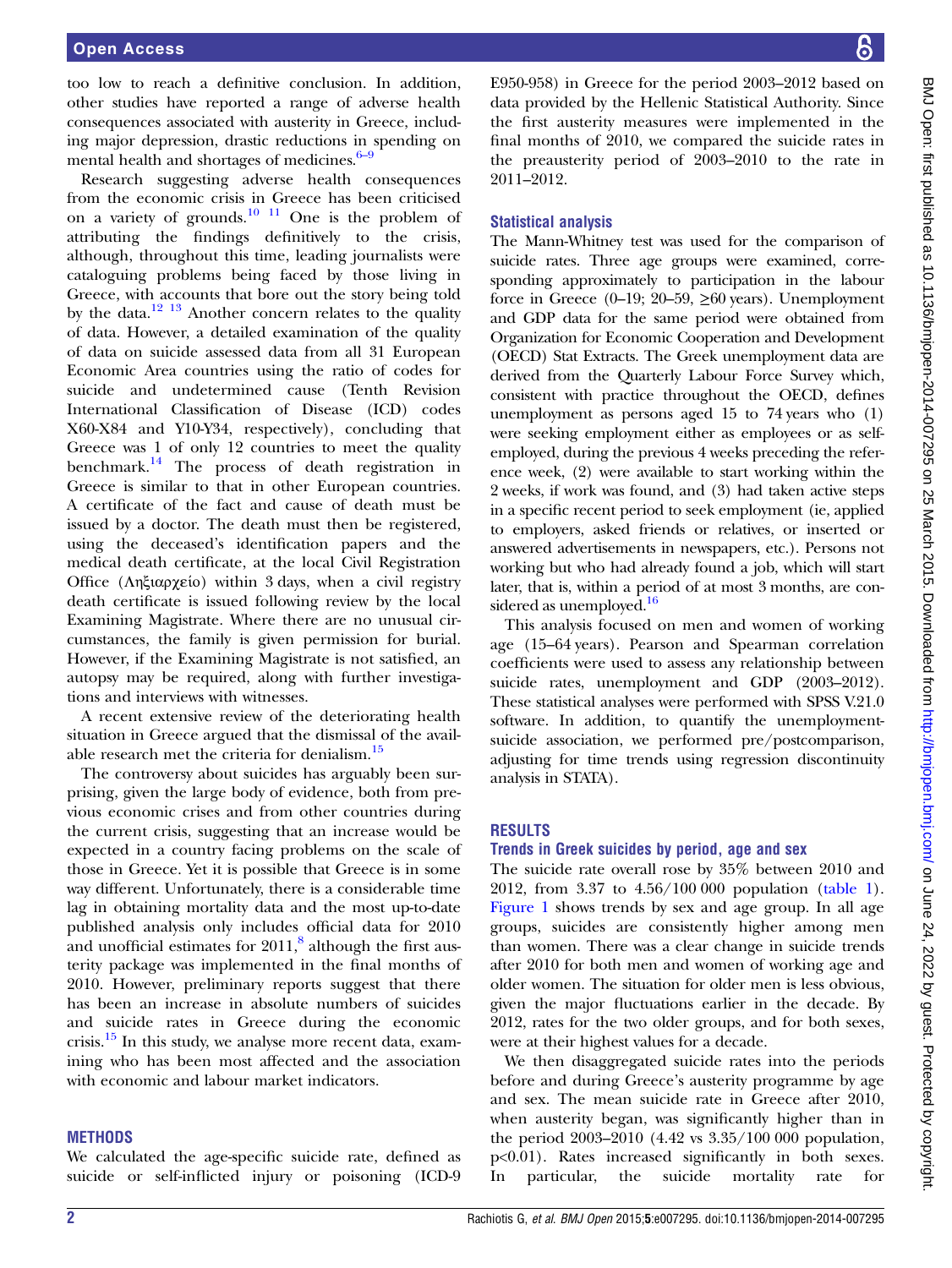<span id="page-2-0"></span>Table 1 Unemployment, GDP and suicides in Greece (2003–2012)

| Year                         | <b>Unemployment</b><br>(%) | <b>GDP</b> per<br>capita<br>(US\$) | <b>Suicide</b><br>rate/<br>100 000 | <b>Suicides</b><br>(n) |  |  |  |
|------------------------------|----------------------------|------------------------------------|------------------------------------|------------------------|--|--|--|
| 2003                         | 9.7                        | 17 494.40                          | 3.40                               | 375                    |  |  |  |
| 2004                         | 10.5                       | 20 607.20                          | 3.19                               | 353                    |  |  |  |
| 2005                         | 9.9                        | 21 620.70                          | 3.60                               | 400                    |  |  |  |
| 2006                         | 8.9                        | 23 475.30                          | 3.61                               | 402                    |  |  |  |
| 2007                         | 8.3                        | 27 288.30                          | 2.93                               | 328                    |  |  |  |
| 2008                         | 7.6                        | 30 398.80                          | 3.32                               | 373                    |  |  |  |
| 2009                         | 9.5                        | 28 451.90                          | 3.47                               | 391                    |  |  |  |
| 2010                         | 12.5                       | 25 850.50                          | 3.37                               | 377                    |  |  |  |
| 2011                         | 17.7                       | 25 630.80                          | 4.28                               | 477                    |  |  |  |
| 2012                         | 24.2                       | 22 082.90                          | 4.56                               | 508                    |  |  |  |
| GDP, Gross Domestic Product. |                            |                                    |                                    |                        |  |  |  |

men increased from 5.75 (period 2003–2010) to 7.43/100 000 population (period 2011–2012; p<0.01). Among women, the suicide rate increased from 1.17 to 1.55, p=0.03.

The most affected age group was working men aged 20–59, in whom the suicide rate increased from 6.58 to  $8.81/100 000$  population (p<0.01). Among men aged >60, the suicide mortality rate increased from 8.58 (2003–2010) to 10.3 in 2011–2012, but this was not significant (p=0.053). By contrast, the suicide rate for men

at ages 0–19 was stable at 0. 47 (2003–2010) and 0.45 (2011–2012). Among women at ages 20–59, we noted a significant increase in suicide mortality rate. In particular, the rate increased from 1.37 (2003–2010) to 1.84  $(p=0.048)$ . The suicide rate among older women ( $>60$ ) increased, again not statistically significantly, from 1.46 (2003–2010) to 1.83 (2011–2012). This was also observed for the age group 0–19 years.

#### Determinants of Greek suicide rates

As shown in fi[gure 2,](#page-3-0) we observed a significant association of male unemployment rates and suicide mortality among working age men 15–64 years (Pearson correlation coefficient=0.84, p<0.001) but not of female unemployment with suicides among women (Pearson correlation coefficient=0.56; p=0.09). There was no association between suicides in working age men or women and GDP.

To quantify the unemployment-suicide association [\(table 2\)](#page-3-0), we observed that each 1 percentage point rise of unemployment rates in men aged 20–59 was associated with a 0.19/100 000 population rise in suicides (95% CI 0.11 to 0.26). Inclusion of unemployment as a dummy variable rendered the association with the austerity period insignificant (p=0.33), consistent with the possibility that unemployment was a significant mediating factor. On the basis of the observed 12 percentage point rise in unemployment during the austerity period,



Figure 1 Suicide rates by sex and age group in Greece (2003–2012).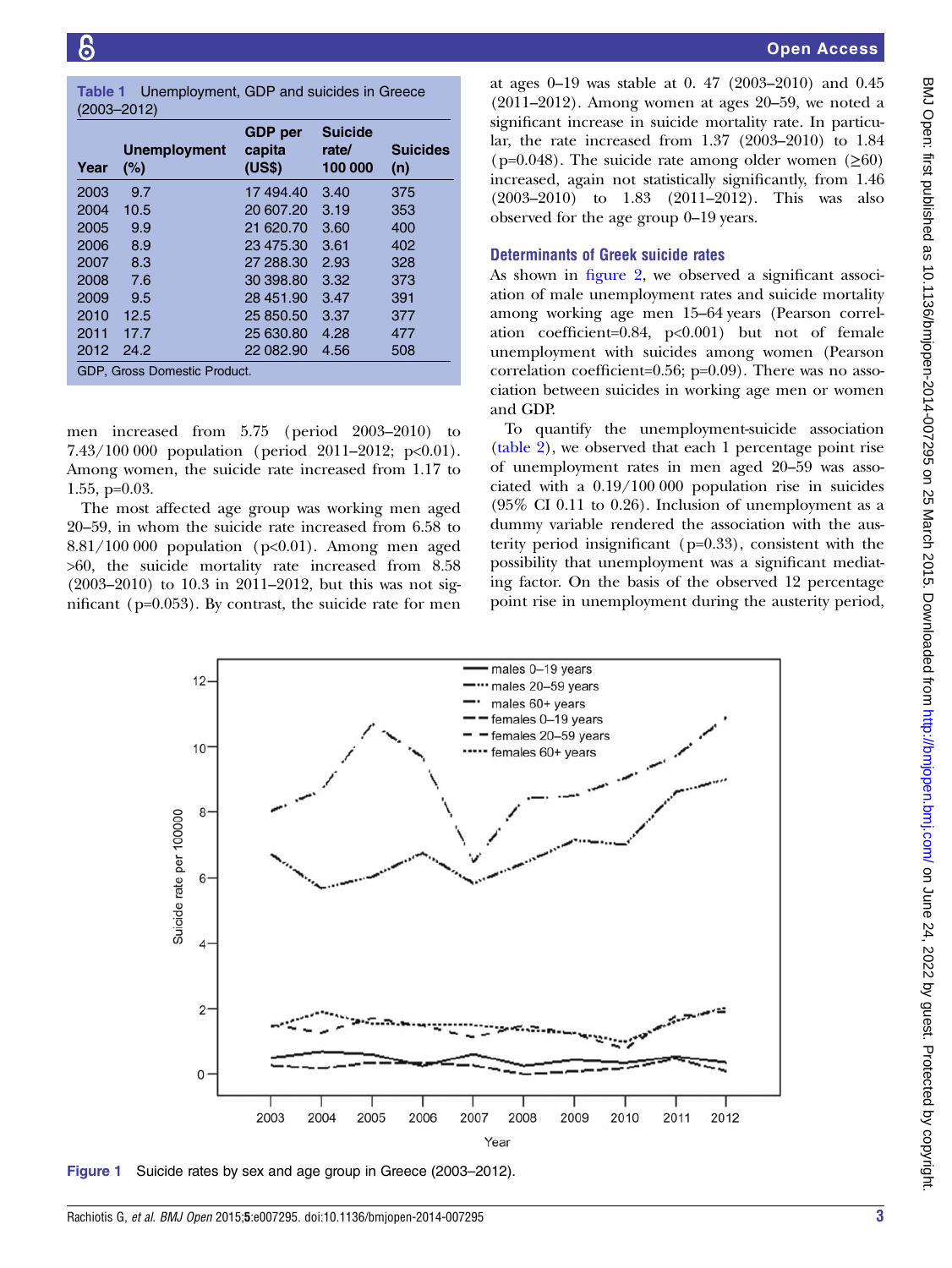<span id="page-3-0"></span>

Figure 2 Suicide rate and unemployment among men aged 15–64 years in Greece (2003–2012).

our statistical models estimate a 2.23/100 000 population rise attributable to job loss linked to austerity (95% CI 1.37 to 3.10), which largely accounts for the overall suicide increase in working-age men during this period.

#### **DISCUSSION**

The continuing delays in publishing mortality data mean that it will not, in the foreseeable future, be possible to bring the story of the economic crisis and suicide completely up to date, a failing that has important policy implications as it means that the Greek government and its creditors will inevitably prioritise measures to restructure the economy over those that might protect health.<sup>16</sup> The disregard of health consequences of austerity was aided by the controversy over what the early data were saying, with known weaknesses in the data making it easy to dismiss any suggestion of emerging problems. However, with the data now available, it is possible to

resolve the earlier controversy. There has been a clear increase in suicides among those of working age and older that coincides with the imposition of austerity, taking rates to levels not seen for a decade.

It is never possible, with an observational study, to establish causality. However, faced with the challenge of establishing the likelihood of a causal link between smoking and lung cancer, Bradford Hill established a set of criteria which, if met, made it more likely that an observed association is causal.<sup>[17](#page-5-0)</sup> Thus, the association is relatively strong, with a 34% increase in suicides among working age men. Our findings are consistent with what has been observed during the current crisis in almost all European countries, many of which actually saw a reversal of a long-term decline in suicides, $\frac{18}{19}$  and in the USA where a long-term upward trend accelerated. $20$ They are also consistent with research by other groups that has reported increases in suicidal ideation in Greece associated with austerity.<sup>21</sup> <sup>22</sup> The relationship is

Table 2 Association of a 1 percentage point higher unemployment rate with suicide risk, per 100 000 population, by sex, 2003–2012

| Age group            | Male unemployment | 95% CI           | <b>Female unemployment</b> | 95% CI            |
|----------------------|-------------------|------------------|----------------------------|-------------------|
| $0 - 19$             | $-0.004$          | $-0.03$ to 0.02  | $0.02*$                    | $0.004$ to $0.04$ |
| $20 - 59$            | $0.19***$         | $0.11$ to $0.26$ | 0.04                       | $-0.008$ to 0.08  |
| $60+$                | 0.14              | $-0.02$ to 0.30  | $0.04*$                    | 0.0007 to 0.08    |
| *p<0.05; ***p<0.001. |                   |                  |                            |                   |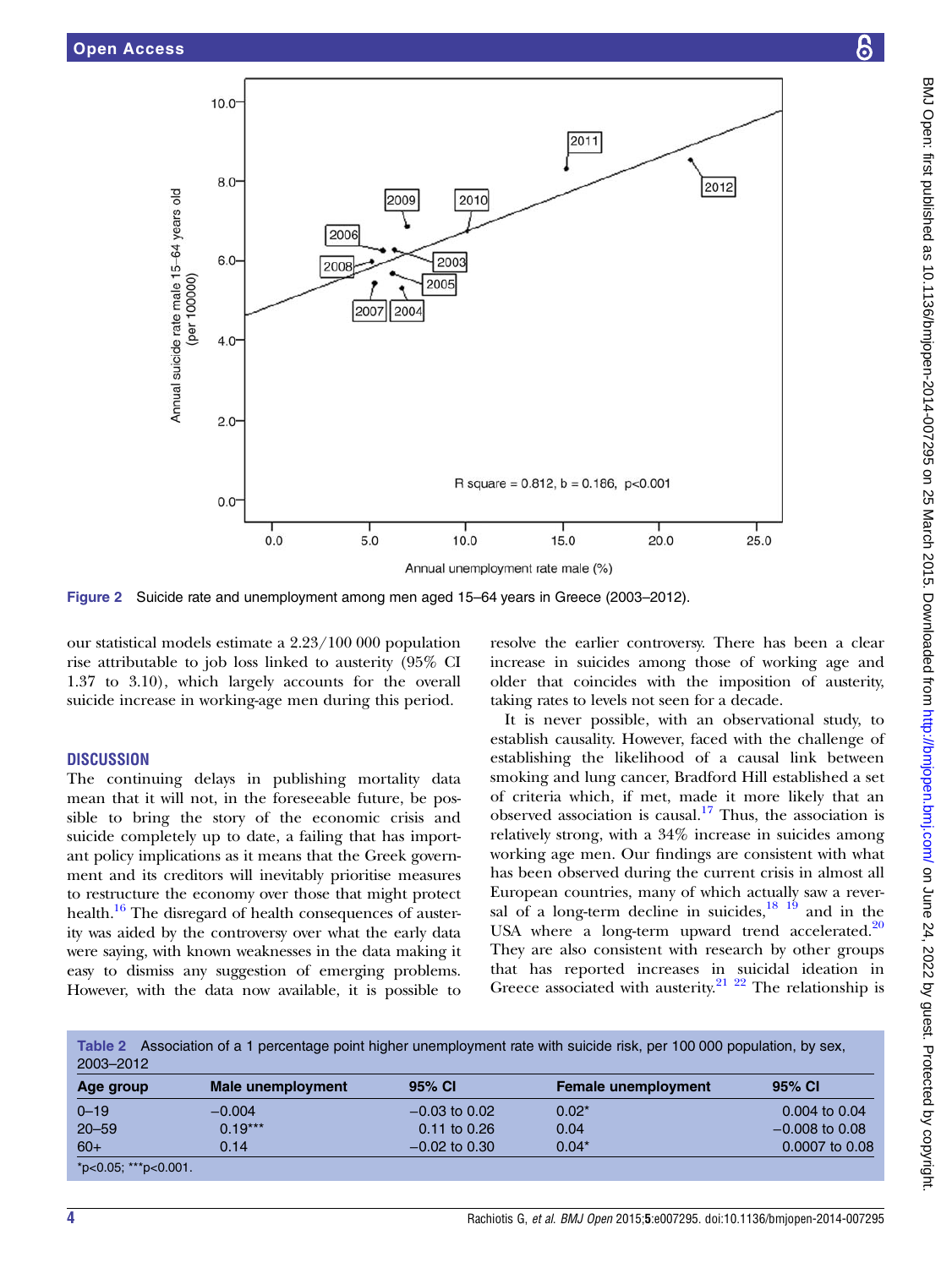relatively specific, as death rates from many other causes have not increased and the effect is greatest in working age men, who were most affected by unemployment. The criterion of temporality is met, as the changes coincide with austerity, as expected. Given the data used, which precludes assessment of individual exposure to austerity, it is not possible to ascertain the presence of a biological gradient. The association is highly plausible, given the well-established association between economic shocks and suicide seen in many countries,  $23-25$  and we examine this in more detail below. In this case, there is no meaningful way to examine coherence of epidemiological and laboratory findings or to undertake experiments. The criterion of analogy is met in that economic shocks have been shown, in the current crisis, to be associated not only with suicides but also a range of psychiatric disorders[.26](#page-5-0) Thus, to the extent that Bradford Hill's criteria apply to the observed association, they are consistent with a causal association.

Our analysis provides preliminary evidence that increased suicide mortality in Greece is a health hazard associated with radical austerity, although there are several possible mechanisms by which austerity may act. Thus, further research is needed to disentangle the mechanisms involved. One plausible mechanism is that austerity heightens suicide risks directly, by creating job losses, especially among public sector workers, and by increasing economic insecurity. This rise in what has been described as 'economic suicides'<sup>[27](#page-5-0)</sup> could reflect an acute response of the Greek population to the rapid and dramatic changes of socioeconomic conditions induced by austerity programmes. As noted above, consistent with prior studies, our study found that risks were concentrated in working age men. This finding recalls how a 39% increase was observed between 1989 and 1994 in Russian men during the implementation of the 'shock therapy' programmes, which similarly resulted in considerable increases in unemployment and economic suffering[.28](#page-5-0) In addition, recent epidemiological data from another South European country, Spain, described an 8% increase in the suicide rate associated with economic crisis,  $29$  at a time when unemployment rose from 8% to 24%. Another possible mechanism that may exacerbate the situation is the reduction in the Greek health budget, with cuts to services. $6$  Research undertaken before the current crisis showed an association between regional variations in suicide in Greece and provision of mental health services.<sup>[30](#page-5-0)</sup>

What are the implications for policy? First, these findings strengthen further the argument for undertaking a comprehensive health impact assessment of the austerity being imposed by the troika, consistent with the obligation under the European Treaties.<sup>31</sup> Second, when faced with an economic crisis, there are choices as to how to respond. In the current crisis, European countries have responded quite differently.<sup>32</sup> However, in some cases, including Greece, it is not the elected government that has decided the response but rather external actors that have imposed it.

Crucially, historical evidence shows that increases in suicides during hard economic times are not inevitable. Some countries have been able to break the link between suicide and job loss by establishing active labour market programmes, whereby those losing jobs are given hope, with opportunities such as retraining exchange of information, and support for those with disabilities. $\frac{33}{10}$  In particular, between 1990 and 1993, Finland experienced a fivefold increase in unemployment, from 3.2% to 16.6%, during which period suicide rates dropped steadily. A similar pattern of decreased suicide mortality has been observed in Sweden during 1991–1992.<sup>[33](#page-5-0)</sup> Both countries implemented active labour market programmes during economic downturns to help newly unemployed persons quickly find jobs. Thus, just as can be seen in the historical responses to other crises, such as famines in Ireland or Bengal, policies adopted by the authorities can mitigate the consequences of the crisis or exacerbate them.<sup>34</sup> Unfortunately, during the present crisis in Europe, the latter seems to have prevailed.

Our study has some inevitable limitations. There is no source of individual level data that would allow us to examine this issue, so we could only use aggregate data. We were unable to examine mediating factors other than job loss, such as homelessness and personal debt, even though we expect, on the basis of data from other countries, that these will have an effect. $25 \frac{26}{10}$  The number of observations is small, which is an inevitable consequence of using annual data to examine an acute event. Finally, although as noted in the introduction that the quality of suicide data from Greece is believed to be better than in many other European countries, we cannot exclude the possibility of changes in recording during this period, such as an increased focus on suicide as a cause of death during a period of austerity. However, this would not apply to other deaths that have increased at the same time, such as infant mortality.<sup>[35](#page-5-0)</sup>

Our study does, however, have some advantages. First, it includes official data for the years 2011 and 2012 and permits a preliminary assessment of the effect of radical austerity on suicide rates. Second, we provided a quantitative assessment of the possible impact of unemployment increase on suicide in Greece.

In conclusion, our study revealed increased suicide mortality during the Greek economic crisis, and also that unemployment was significantly correlated with suicide mortality, especially among working age men. Finally, despite the fact that suicide rate is a sensitive indicator of the health impact of economic crisis, other possible health hazards of economic crisis in Greece should be also investigated.

#### Author affiliations

<sup>1</sup>Department of Hygiene and Epidemiology, Medical Faculty, School of Health Science, University of Thessaly, Larissa, Greece <sup>2</sup>Department of Sociology, University of Oxford, Oxford, UK <sup>3</sup>European Centre on Health of Societies in Transition, London School of

Hygiene and Tropical Medicine, London, UK 4 European Observatory on Health Systems and Policies, London, UK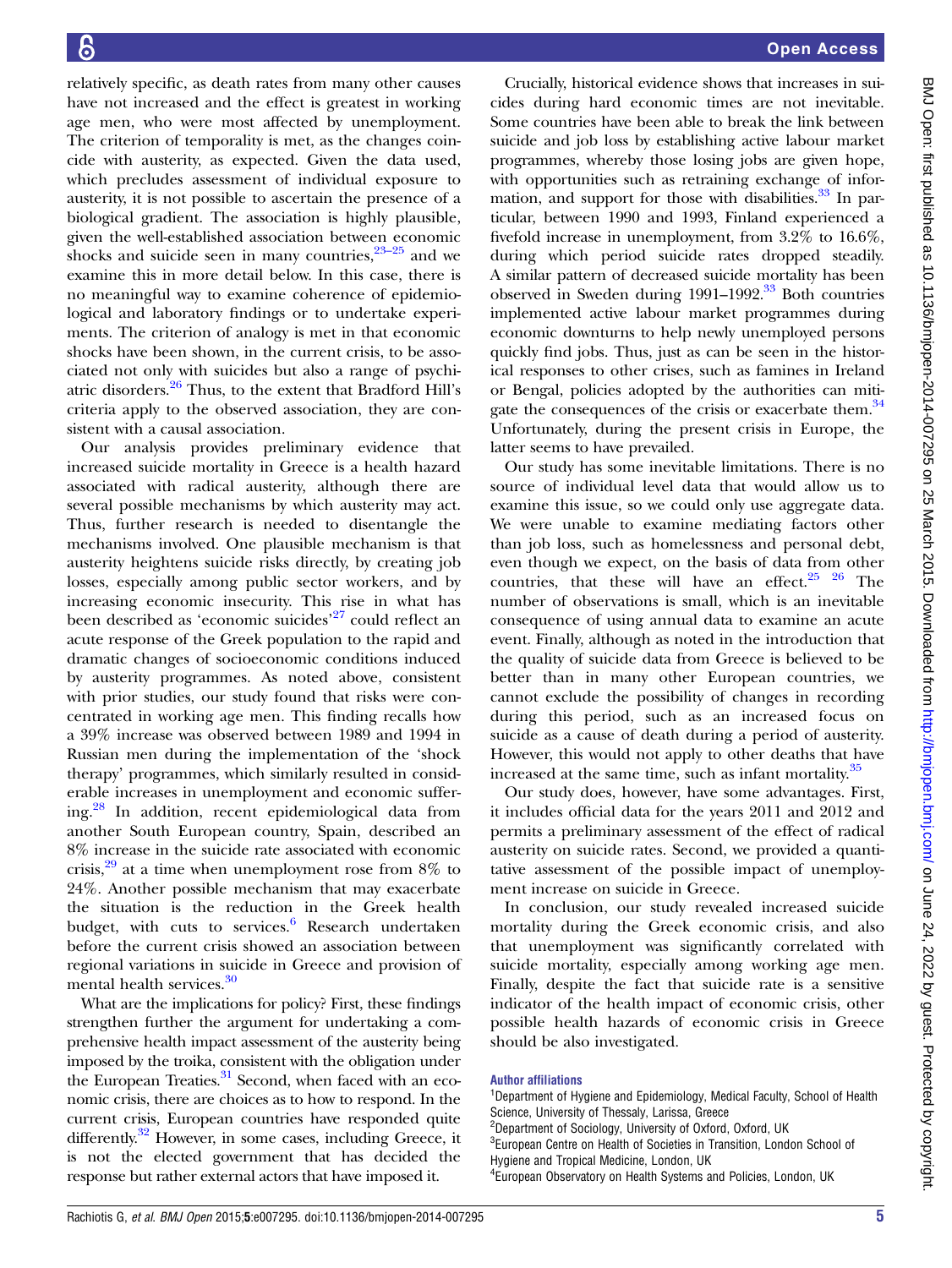### <span id="page-5-0"></span>Open Access

Contributors GR collected the data and participated in statistical analysis and preparation of the manuscript. DS participated in study design, statistical analysis and revision of the manuscript for important intellectual content. MM participated in study design, as well as the drafting and revision of the manuscript for important intellectual content. CH participated in study design, data analysis and revision of the manuscript for important intellectual content.

Funding DS is funded by a Wellcome Trust Investigator Award.

Competing interests None.

Provenance and peer review Not commissioned; externally peer reviewed.

Data sharing statement Extra data on age-specific and sex-specific suicide rates are available by emailing GR.

Open Access This is an Open Access article distributed in accordance with the Creative Commons Attribution Non Commercial (CC BY-NC 4.0) license, which permits others to distribute, remix, adapt, build upon this work noncommercially, and license their derivative works on different terms, provided the original work is properly cited and the use is non-commercial. See: [http://](http://creativecommons.org/licenses/by-nc/4.0/) [creativecommons.org/licenses/by-nc/4.0/](http://creativecommons.org/licenses/by-nc/4.0/)

#### **REFERENCES**

- 1. Rauch B, Göttsche M, Brähler G, et al. Fact and fiction in EU-governmental economic data. [German Econ Rev](http://dx.doi.org/10.1111/j.1468-0475.2011.00542.x) 2011;12:243-55.
- 2. Hope K. Grim effects of austerity show on Greek streets. Financial Times 17 February 2012.
- 3. Henley J. Greece on the breadline: how leftovers became a meal. Guardian 14 March 2012.
- 4. Kentikelenis A, Karanikolos M, Papanicolas I, et al. Health effects of financial crisis: omens of a Greek tragedy. [Lancet](http://dx.doi.org/10.1016/S0140-6736(11)61556-0) 2011;378:1457–8.
- 5. Economou M, Madianos M, Theleritis C, et al. Increased suicidality amid economic crisis in Greece. [Lancet](http://dx.doi.org/10.1016/S0140-6736(11)61638-3) 2011;378:1459.
- 6. Kentikelenis A, Papanicolas I. Economic crisis, austerity and the Greek public health system. [Eur J Public Health](http://dx.doi.org/10.1093/eurpub/ckr190) 2012;22:4-5.
- 7. Karamanoli E. Greece's financial crisis dries up drug supply. [Lancet](http://dx.doi.org/10.1016/S0140-6736(12)60129-9) 2012;379:302.
- 8. Antonakakis N, Collins A. The impact of fiscal austerity on suicide: on the empirics of a modern Greek tragedy. Soc Sci Med 2014;112:39–50.
- 9. Rachiotis G, Kourousis C, Kamilaraki M, et al. Medical supplies shortages and burnout among Greek Health Care workers during economic crisis: a pilot study. [Int J Med Sci](http://dx.doi.org/10.7150/ijms.7933) 2014;11:442-7.
- 10. Liaropoulos L. Greek economic crisis: not a tragedy for health. [BMJ](http://dx.doi.org/10.1136/bmj.e7988) 2012;345:e7988–8.
- 11. Polyzos N. Health and the financial crisis in Greece. [Lancet](http://dx.doi.org/10.1016/S0140-6736(12)60421-8) 2012;379:1000.
- 12. Kelland K. Basic hygiene at risk in debt-stricken Greek hospitals. Reuters 2012. [http://uk.reuters.com/article/2012/12/04/](http://uk.reuters.com/article/2012/12/04/us-greece-austerity-disease-idUSBRE8B30NR20121204) [us-greece-austerity-disease-idUSBRE8B30NR20121204](http://uk.reuters.com/article/2012/12/04/us-greece-austerity-disease-idUSBRE8B30NR20121204) (accessed 5 May 2014).
- 13. Daley S. Greeks reeling from health care cutbacks. The New York Times 2012. [http://www.nytimes.com/2011/12/27/world/europe/](http://www.nytimes.com/2011/12/27/world/europe/greeks-reeling-from-health-care-cutbacks.html) [greeks-reeling-from-health-care-cutbacks.html](http://www.nytimes.com/2011/12/27/world/europe/greeks-reeling-from-health-care-cutbacks.html) (accessed 5 May 2014).
- 14. Varnik P, Sisask M, Varnik A, et al. Validity of suicide statistics in Europe in relation to undetermined deaths: developing the 2–20 benchmark. *[Inj Prev](http://dx.doi.org/10.1136/injuryprev-2011-040070)* 2012;18:321-5.
- 15. Kentikelenis A, Karanikolos M, Reeves A, et al. Greece's health crisis: from austerity to denialism. [Lancet](http://dx.doi.org/10.1016/S0140-6736(13)62291-6) 2014;383:748-53.
- 16. OECD. Main economic indicators. Paris, 2014. [http://stats.oecd.org/](http://stats.oecd.org/mei/default.asp?lang=e&subject=10&country=GRC) [mei/default.asp?lang=e&subject=10&country=GRC](http://stats.oecd.org/mei/default.asp?lang=e&subject=10&country=GRC)
- 17. Hill AB. The environment and disease: association or causation? Proc R Soc Med 1965;58:295–300.
- 18. Barr B, Taylor-Robinson D, Scott-Samuel A, et al. Suicides associated with the 2008–10 economic recession in England: time trend analysis. **[BMJ](http://dx.doi.org/10.1136/bmj.e5142)** 2012;345:e5142.
- 19. Reeves A, McKee M, Stuckler D. Economic suicides in the Great Recession in Europe and North America. [Br J Psychiatry](http://dx.doi.org/10.1192/bjp.bp.114.144766) 2014;205:246–7.
- 20. Reeves A, Stuckler D, McKee M, et al. Increase in state suicide rates in the USA during economic recession. [Lancet](http://dx.doi.org/10.1016/S0140-6736(12)61910-2) 2012;380:1813–14.
- 21. Economou M, Madianos M, Peppou LE, et al. Suicidality and the economic crisis in Greece. [Lancet](http://dx.doi.org/10.1016/S0140-6736(12)61244-6) 2012;380:337; author reply 37-8.
- 22. Economou M, Madianos M, Peppou LE, et al. Suicidal ideation and reported suicide attempts in Greece during the economic crisis. [World Psychiatry](http://dx.doi.org/10.1002/wps.20016) 2013;12:53-9.
- 23. Maki N, Martikainen P. A register-based study on excess suicide mortality among unemployed men and women during different levels of unemployment in Finland. [J Epidemiol Community Health](http://dx.doi.org/10.1136/jech.2009.105908) 2012;66:302–7.
- 24. Milner A, Morrell S, LaMontagne AD. Economically inactive, unemployed and employed suicides in Australia by age and sex over a 10-year period: what was the impact of the 2007 economic recession? [Int J Epidemiol](http://dx.doi.org/10.1093/ije/dyu148) 2014;43:1500-7.
- 25. Coope C, Gunnell D, Hollingworth W, et al. Suicide and the 2008 economic recession: who is most at risk? Trends in suicide rates in England and Wales 2001-2011. [Soc Sci Med](http://dx.doi.org/10.1016/j.socscimed.2014.07.024) 2014;117: 76–85.
- 26. Gili M, Roca M, Basu S, et al. The mental health risks of economic crisis in Spain: evidence from primary care centres, 2006 and 2010. [Eur J Public Health](http://dx.doi.org/10.1093/eurpub/cks035) 2013;23:103–8.
- 27. Reeves A, McKee M, Gunnell D, et al. Economic shocks, resilience, and male suicides in the Great Recession: cross-national analysis of 20 EU countries. Eur J Public Health 2014 [Epub ahead of print 6 Oct 2014].
- 28. Walberg P, McKee M, Shkolnikov V, et al. Economic change, crime, and mortality crisis in Russia: regional analysis. **[BMJ](http://dx.doi.org/10.1136/bmj.317.7154.312)** 1998;317:312–18.
- 29. Lopez Bernal JA, Gasparrini A, Artundo CM, et al. The effect of the late 2000s financial crisis on suicides in Spain: an interrupted time-series analysis. [Eur J Public Health](http://dx.doi.org/10.1093/eurpub/ckt083) 2013;23:732-6.
- 30. Giotakos O, Tsouvelas G, Kontaxakis V. [Suicide rates and mental health services in Greece]. Psychiatriki 2012;23:29–38.
- 31. McKee M, Karanikolos M, Belcher P, et al. Austerity: a failed experiment on the people of Europe. Clin [Med](http://dx.doi.org/10.7861/clinmedicine.12-4-346) 2012;12:346-50.
- 32. Reeves A, Basu S, McKee M, et al. The political economy of austerity and healthcare: Cross-national analysis of expenditure changes in 27 European nations 1995-2011. [Health Policy](http://dx.doi.org/10.1016/j.healthpol.2013.11.008) 2014;115:1–8.
- 33. Stuckler D, Basu S, Suhrcke M, et al. The public health effect of economic crises and alternative policy responses in Europe: an empirical analysis. [Lancet](http://dx.doi.org/10.1016/S0140-6736(09)61124-7) 2009;374:315-23.
- 34. Sen A. Poverty and famines: an essay on entitlement and deprivation. Reprint with corrections. Oxford: Clarendon, 1981, 1982.
- 35. Rajmil L, Fernandez de Sanmamed MJ, Choonara I, et al. Impact of the 2008 economic and financial crisis on child health: a systematic review. [Int J Environ Res Public Health](http://dx.doi.org/10.3390/ijerph110606528) 2014;11:6528–46.